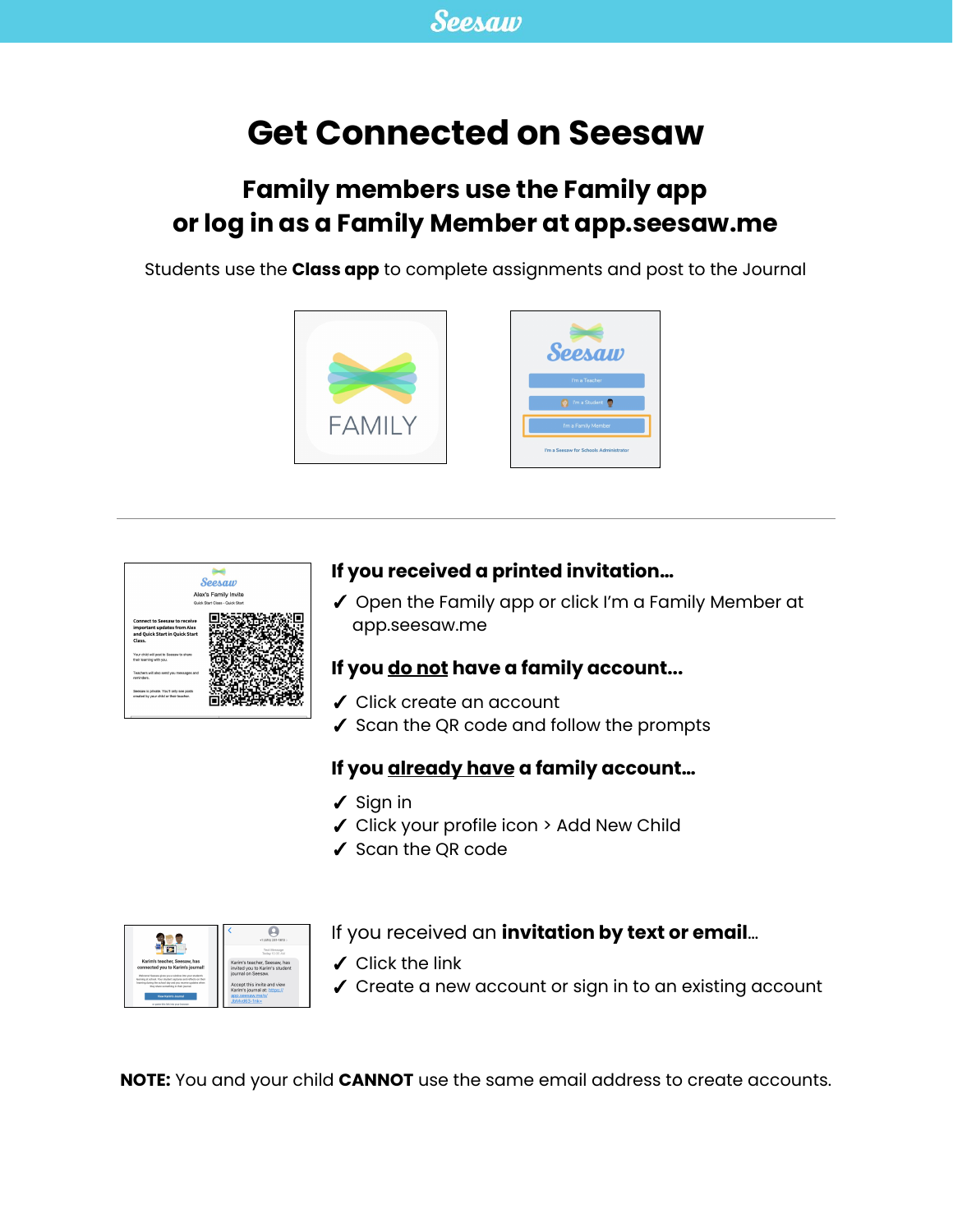# **How to Use Seesaw as a Family Member**



# **FAMILY**

## **Students use the Class app**

**or log in as a Student at app.seesaw.me**

- ✓ Post to their journal
- ✓ Complete assignments

## **Families use the Family app**

#### **or log in as a Family Member at app.seesaw.me**

- ✓ View and engage with their child's work
- ✓ Communicate with the teacher

### **In the Family app, Families see posts by their child, posts their child is tagged in, and comments by the teacher or students on their child's posts**